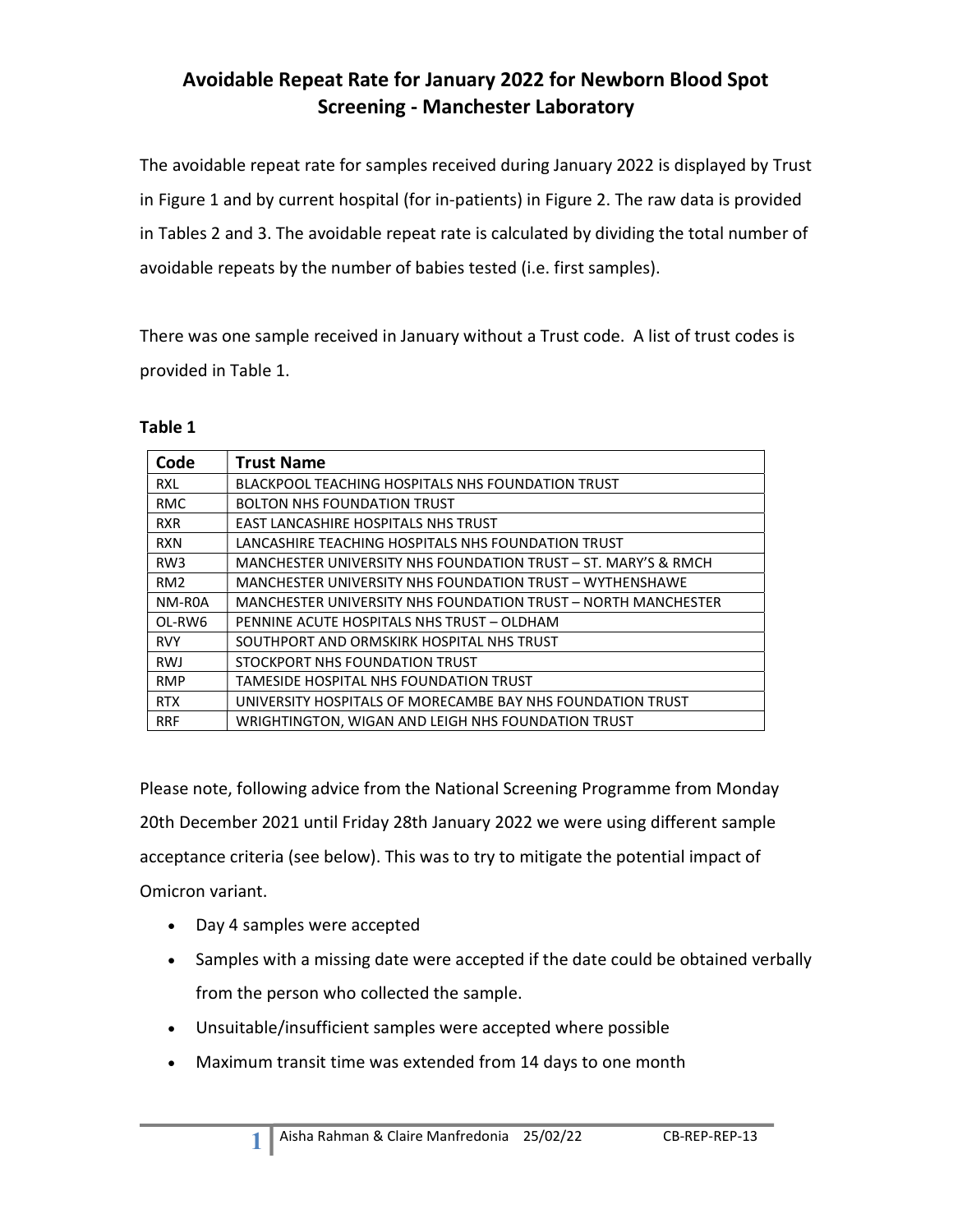### Figure 1 - Avoidable repeats by Trust



There were no avoidable repeats for Southport & Ormskirk and Tameside and Glossop.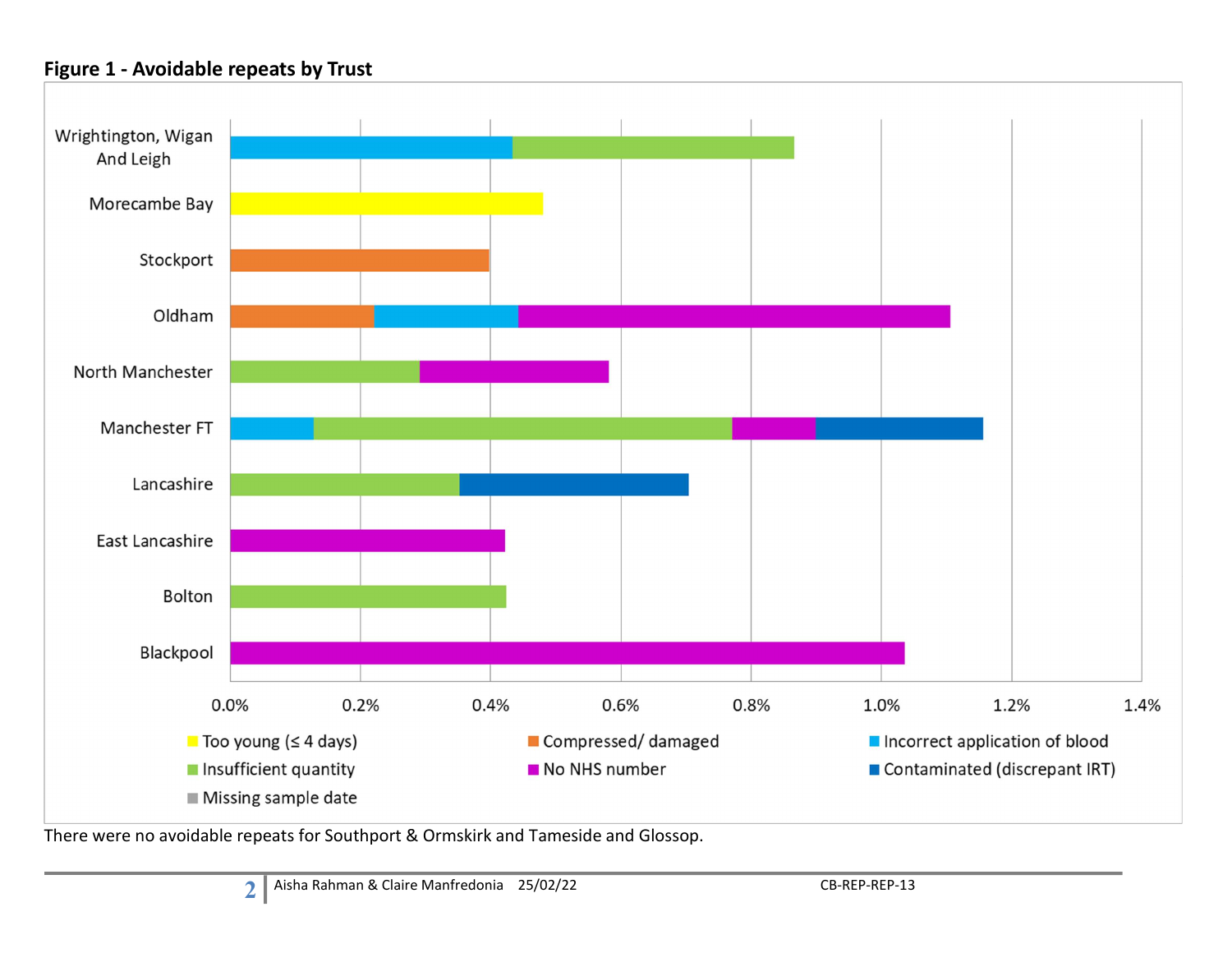

### Figure 2 - Avoidable repeats by current hospital (in-patients)

There were no avoidable repeats for Bolton, FUR, NMGH, ODGH, RLI, RMCH, TGH and WH. The avoidable repeat rate for Royal Blackburn Hospital was 50% (1 out of 2 samples) so was not included in the graph.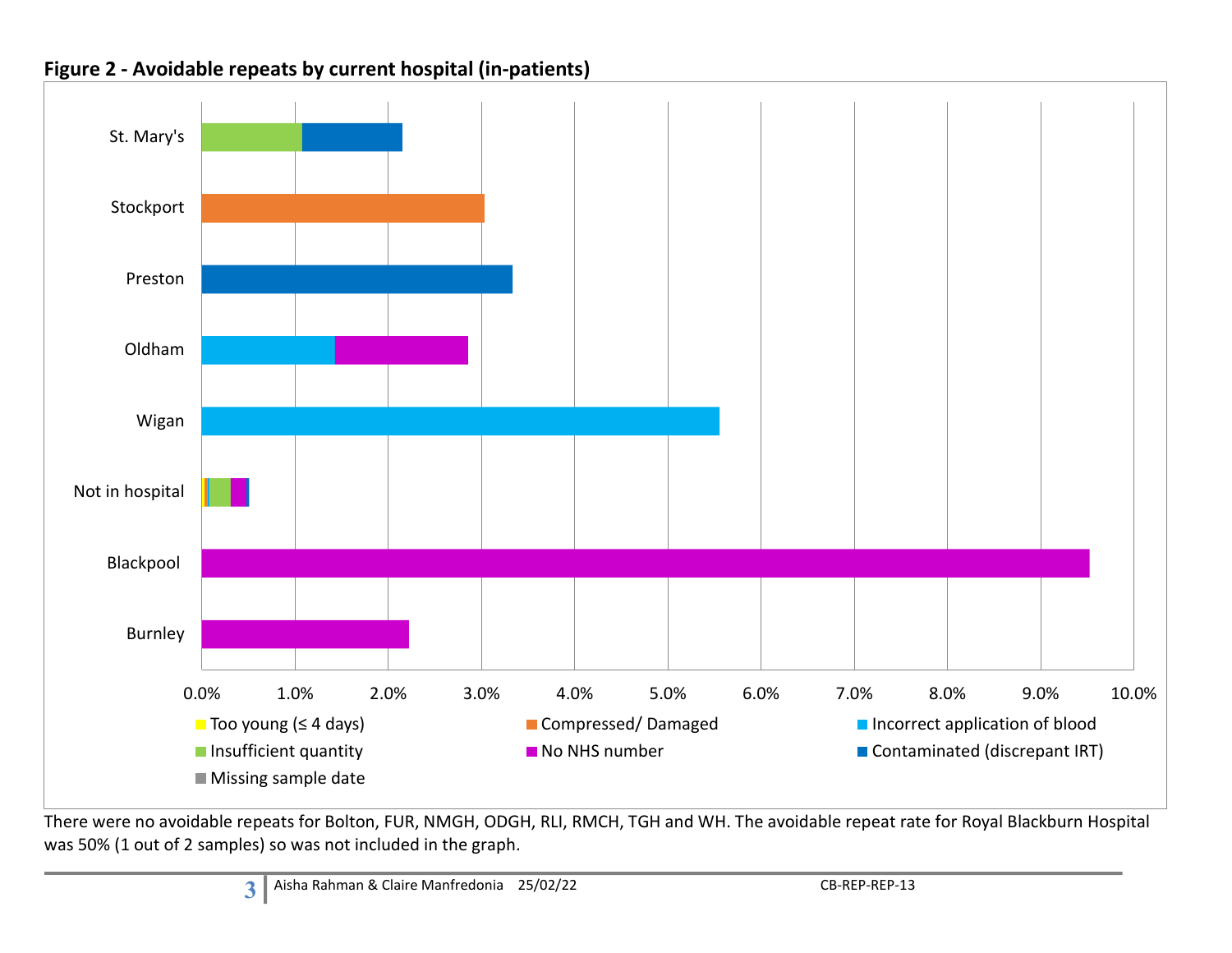# Table 2 – Avoidable repeats by Trust for January 2022

| Table 2 - Avoidable repeats by Trust for January 2022       |                            |                |                |              |                |                |                         |                            |                      |                         |                         |                |                |                  |                      |
|-------------------------------------------------------------|----------------------------|----------------|----------------|--------------|----------------|----------------|-------------------------|----------------------------|----------------------|-------------------------|-------------------------|----------------|----------------|------------------|----------------------|
|                                                             |                            |                |                |              |                |                |                         |                            |                      |                         |                         |                |                |                  |                      |
|                                                             |                            |                |                |              |                |                |                         |                            |                      |                         |                         |                |                |                  |                      |
|                                                             |                            |                |                |              |                |                |                         |                            |                      |                         |                         |                |                |                  |                      |
|                                                             |                            |                |                |              |                |                |                         |                            |                      |                         |                         |                |                |                  |                      |
|                                                             |                            |                |                |              |                |                |                         |                            |                      |                         |                         |                |                |                  |                      |
|                                                             |                            |                |                |              |                |                |                         |                            |                      |                         |                         |                |                |                  |                      |
|                                                             | Number of                  |                | Too young for  |              |                |                | Incorrect               |                            |                      |                         |                         |                |                | <b>Number of</b> |                      |
|                                                             | first                      | Too soon after | reliable       | Bloodspot    | Bloodspot      | Expired        |                         | application   Insufficient | >14 days in   No NHS |                         | Contaminated            | <b>Missing</b> | <b>DOB</b>     | Avoidable        | Avoidable            |
| <b>Row Labels</b>                                           | samples                    | transfusion    | screening      | card damaged | compressed/d   | bloodspot      | of blood on             | quantity                   | transit              | number                  | (discrepant             | sample         | missing        | Repeat           | Repeat               |
|                                                             | received/<br>babies tested | (<72 hours)*   | (≤ 4 days)     | in transit   | amaged         | card           | card                    |                            |                      |                         | IRT)                    | date           |                | Requests         | <b>Requests Rate</b> |
|                                                             |                            |                |                |              |                |                |                         |                            |                      |                         |                         |                |                |                  |                      |
|                                                             | 193                        | $\overline{0}$ | $\mathbf{0}$   | $\mathbf{0}$ | $\mathbf{0}$   | $\overline{0}$ | $\mathbf{0}$            | $\Omega$                   | $\overline{0}$       | $\overline{2}$          | $\overline{0}$          | $\overline{0}$ | $\mathbf{0}$   | $\overline{2}$   | 1.0%                 |
| <b>Blackpool Teaching Hospitals NHS FT</b><br>Bolton NHS FT | 471                        | $\overline{1}$ | $\overline{0}$ | $\mathbf{0}$ | $\mathbf 0$    | $\overline{0}$ | $\mathbf{0}$            | $\overline{2}$             | $\overline{0}$       | $\overline{0}$          | $\overline{0}$          | $\overline{0}$ | $\mathbf{0}$   | $\overline{2}$   | 0.4%                 |
| East Lancashire Hospitals NHS Trust                         | 474                        | $\overline{2}$ | $\mathbf 0$    | $\mathbf{0}$ | $\mathbf 0$    | $\mathbf 0$    | $\mathbf{0}$            | $\mathbf 0$                | $\overline{0}$       | $\overline{2}$          | $\overline{0}$          | $\overline{0}$ | $\mathbf 0$    | $\overline{2}$   | 0.4%                 |
| Lancashire Teaching Hospitals NHS FT                        | 284                        | $\overline{0}$ | $\overline{0}$ | $\mathbf{0}$ | $\mathbf 0$    | $\mathbf 0$    | $\mathbf{0}$            | 1                          | $\overline{0}$       | $\overline{0}$          | 1                       | $\overline{0}$ | $\mathbf 0$    | $\overline{2}$   | 0.7%                 |
| Manchester University NHS FT - SMH, RMCH, WH                | 777                        | $\Omega$       | $\Omega$       | $\Omega$     | $\mathbf{0}$   | $\mathbf{0}$   | 1                       | - 5                        | $\overline{0}$       | 1                       | $\overline{2}$          | $\overline{0}$ | $\Omega$       | 9                | 1.2%                 |
| North Manchester (MFT)                                      | 344                        | $\overline{0}$ | $\overline{0}$ | $\mathbf{0}$ | $\mathbf{0}$   | $\overline{0}$ | $\overline{0}$          | 1                          | $\overline{0}$       | 1                       | $\overline{0}$          | $\overline{0}$ | $\mathbf 0$    | $\overline{2}$   | 0.6%                 |
| <b>Health Visitor</b>                                       | 43                         | $\overline{0}$ | $\overline{0}$ | $\mathbf{0}$ | $\mathbf{0}$   | $\overline{0}$ | $\mathbf{0}$            | $\mathbf{0}$               | $\overline{0}$       | $\overline{1}$          | $\overline{0}$          | $\overline{0}$ | $\mathbf{0}$   | <sup>1</sup>     | 2.3%                 |
| Oldham (Pennine Acute Hospitals NHS Trust)                  | 452                        | $\overline{2}$ | $\mathbf 0$    | $\mathbf 0$  | 1              | $\mathbf 0$    | $\mathbf{1}$            | $\mathbf 0$                | $\overline{0}$       | $\overline{\mathbf{3}}$ | $\overline{0}$          | $\overline{0}$ | $\overline{0}$ | 5 <sub>5</sub>   | 1.1%                 |
| Southport & Ormskirk Hospital NHS Trust                     | 77                         | $\overline{0}$ | $\mathbf{0}$   | $\mathbf{0}$ | $\mathbf{0}$   | $\mathbf{0}$   | $\overline{0}$          | $\overline{0}$             | $\overline{0}$       | $\overline{0}$          | $\overline{0}$          | $\overline{0}$ | $\mathbf 0$    | $\mathbf{0}$     | 0.0%                 |
| Stockport NHS FT                                            | 252                        | $\overline{0}$ | $\mathbf{0}$   | $\mathbf{0}$ | 1              | $\mathbf{0}$   | $\overline{0}$          | $\overline{0}$             | $\overline{0}$       | $\overline{0}$          | $\overline{0}$          | $\overline{0}$ | $\mathbf 0$    | $\mathbf{1}$     | 0.4%                 |
| Tameside And Glossop Integrated Care NHS FT                 | 218                        | $\overline{0}$ | $\mathbf 0$    | $\mathbf{0}$ | $\mathbf{0}$   | $\mathbf 0$    | $\mathbf{0}$            | $\mathbf 0$                | $\overline{0}$       | $\overline{0}$          | $\overline{0}$          | $\overline{0}$ | $\mathbf 0$    | $\mathbf{0}$     | 0.0%                 |
| University Hospitals of Morecambe Bay NHS FT                | 208                        | $\overline{0}$ | 1              | $\mathbf{0}$ | $\mathbf{0}$   | $\mathbf{0}$   | $\mathbf{0}$            | $\mathbf{0}$               | $\overline{0}$       | $\mathbf{0}$            | $\overline{0}$          | $\overline{0}$ | $\mathbf{0}$   | $\mathbf{1}$     | 0.5%                 |
| Wrightington, Wigan and Leigh NHS FT                        | 231                        | $\overline{0}$ | $\mathbf 0$    | $\mathbf{0}$ | $\mathbf 0$    | $\mathbf 0$    | 1                       | $\mathbf{1}$               | $\overline{0}$       | $\mathbf 0$             | $\overline{0}$          | $\mathbf 0$    | $\mathbf{0}$   | $\overline{2}$   | 0.9%                 |
| <b>Grand Total</b>                                          | 4024                       | 5              | 1              | $\mathbf{0}$ | $\overline{2}$ | $\mathbf 0$    | $\overline{\mathbf{3}}$ | 10                         | $\mathbf 0$          | 10                      | $\overline{\mathbf{3}}$ | $\mathbf 0$    | $\mathbf{0}$   | 29               | 0.7%                 |
|                                                             | 4024                       | 5              | $\mathbf{1}$   | $\mathbf{0}$ | $\overline{2}$ | $\Omega$       | $\overline{\mathbf{3}}$ | 10                         | $\overline{0}$       | 10                      | $\overline{\mathbf{3}}$ | $\overline{0}$ | $\mathbf{0}$   | 29               |                      |

4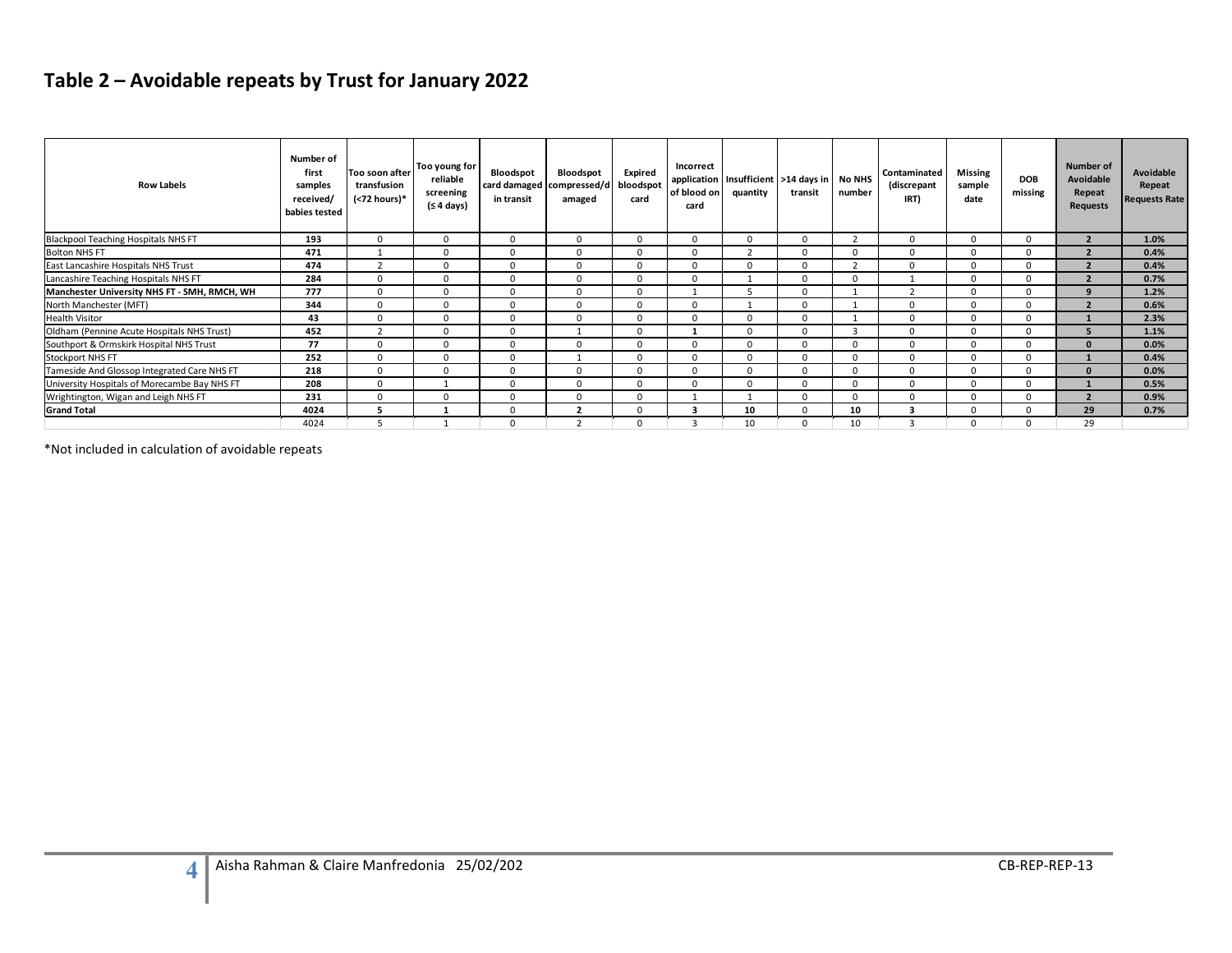# Table 3 – Avoidable repeats by current hospital (in-patients) for January 2022

| Table 3 - Avoidable repeats by current hospital (in-patients) for January 2022 |                            |                                               |                              |                            |                                  |                               |                                      |                          |                               |                         |                             |                                  |                               |                           |                            |
|--------------------------------------------------------------------------------|----------------------------|-----------------------------------------------|------------------------------|----------------------------|----------------------------------|-------------------------------|--------------------------------------|--------------------------|-------------------------------|-------------------------|-----------------------------|----------------------------------|-------------------------------|---------------------------|----------------------------|
|                                                                                |                            |                                               |                              |                            |                                  |                               |                                      |                          |                               |                         |                             |                                  |                               |                           |                            |
|                                                                                |                            |                                               |                              |                            |                                  |                               |                                      |                          |                               |                         |                             |                                  |                               |                           |                            |
|                                                                                |                            |                                               |                              |                            |                                  |                               |                                      |                          |                               |                         |                             |                                  |                               |                           |                            |
|                                                                                | Number of first            |                                               |                              |                            |                                  |                               |                                      |                          |                               |                         |                             |                                  |                               | <b>Number of</b>          | Avoidable                  |
| <b>Current Hospital</b>                                                        | samples                    | Too soon after<br>transfusion<br>(<72 hours)* | Too young (≤ 4<br>days)      | Damaged in<br>transit      | Compressed/<br>Damaged           | Expired card                  | Incorrect<br>application of<br>blood | Insufficient<br>quantity | >14 days in<br>transit        | <b>No NHS</b><br>number | Contaminated<br>(discrepant | <b>Missing</b><br>sample date    | <b>DOB Missing</b>            | Avoidable                 | Repeat<br>Requests<br>Rate |
|                                                                                | received/<br>babies tested |                                               |                              |                            |                                  |                               |                                      |                          |                               |                         | IRT)                        |                                  |                               | Repeat<br><b>Requests</b> |                            |
|                                                                                |                            |                                               |                              |                            |                                  |                               |                                      |                          |                               |                         |                             |                                  |                               |                           |                            |
| <b>Burnley General Hospital</b>                                                | 45                         | 1                                             | $\mathbf 0$                  | $\overline{0}$             | $\overline{0}$                   | $^{\circ}$                    | $^{\circ}$                           | $\overline{\mathbf{0}}$  | $\overline{\mathbf{0}}$       | 1                       | $\overline{0}$              | $\overline{0}$                   | $\mathbf 0$                   | $\mathbf{1}$              | 2.2%                       |
| Royal Bolton Hospital                                                          | 52                         | $\overline{1}$                                | $\mathbf{0}$                 | $\Omega$                   | $\Omega$                         | $\Omega$                      | $\Omega$                             | $\Omega$                 | $\overline{0}$                | $\overline{0}$          | $\overline{0}$              | $\overline{0}$                   | $\mathbf{0}$                  | $\mathbf{0}$              | 0.0%                       |
| Blackpool Victoria Hospital                                                    | 21                         | $\mathbf{0}$                                  | $\Omega$                     | $\Omega$                   | $\overline{0}$                   | $\Omega$                      | $\Omega$                             | $\overline{0}$           | $\overline{0}$                | $\overline{2}$          | $\overline{0}$              | $\overline{0}$                   | $\mathbf{0}$                  | $\overline{2}$            | 9.5%                       |
| Furness General Hospital                                                       | 5                          | $\mathbf{0}$                                  | $\mathbf 0$                  | $\overline{0}$             | $\overline{0}$                   | $\mathbf 0$                   | $\mathbf 0$                          | $\overline{0}$           | $\mathbf 0$                   | $\overline{0}$          | $\mathbf 0$                 | $\overline{0}$                   | $\mathbf 0$                   | $\mathbf{0}$              | 0.0%                       |
| North Manchester General Hospital<br>Not in hospital                           | 27                         | $\mathbf{0}$                                  | $\mathbf{0}$                 | $\Omega$                   | $\overline{0}$<br>$\overline{1}$ | $\Omega$                      | $\Omega$<br>$\overline{1}$           | $\Omega$                 | $\mathbf 0$                   | $\overline{0}$          | $\overline{0}$<br>1         | $\overline{0}$                   | $\mathbf{0}$                  | $\mathbf{0}$              | 0.0%                       |
| Ormskirk & District General                                                    | 3549<br>6                  | 1<br>$\mathbf{0}$                             | $\mathbf{1}$<br>$\mathbf{0}$ | $\overline{0}$<br>$\Omega$ | $\overline{0}$                   | $\overline{0}$<br>$\mathbf 0$ | $\mathbf 0$                          | 8<br>$\overline{0}$      | $\overline{0}$<br>$\mathbf 0$ | 6<br>$\overline{0}$     | $\overline{0}$              | $\overline{0}$<br>$\overline{0}$ | $\overline{0}$<br>$\mathbf 0$ | 18<br>$\mathbf{0}$        | 0.5%<br>0.0%               |
| Royal Albert Edward Infirmary                                                  | 18                         | $\mathbf{0}$                                  | $\mathbf 0$                  | $\overline{0}$             | $\overline{0}$                   | $^{\circ}$                    | 1                                    | $\overline{0}$           | $\mathbf 0$                   | $\overline{0}$          | $\overline{0}$              | $\overline{0}$                   | $\mathbf 0$                   | $\mathbf{1}$              | 5.6%                       |
| Royal Blackburn Hospital                                                       | $\overline{2}$             | $\mathbf{0}$                                  | $\mathbf{0}$                 | $\Omega$                   | $\overline{0}$                   | $\overline{0}$                | $\mathbf 0$                          | <sup>1</sup>             | $\mathbf 0$                   | $\overline{0}$          | $\overline{0}$              | $\overline{0}$                   | $\mathbf{0}$                  | $\mathbf{1}$              | 50.0%                      |
| Royal Lancaster Infirmary                                                      | 15                         | $\mathbf{0}$                                  | $\mathbf{0}$                 | $\Omega$                   | $\Omega$                         | $\Omega$                      | $\mathbf 0$                          | $\mathbf 0$              | $\overline{0}$                | $\overline{\mathbf{0}}$ | $\mathbf 0$                 | $\overline{0}$                   | $\mathbf 0$                   | $\mathbf{0}$              | 0.0%                       |
| Royal Manchester Childrens Hospital                                            | $\overline{\mathbf{3}}$    | $\mathbf{0}$                                  | $\mathbf{0}$                 | $\Omega$                   | $\overline{0}$                   | $\mathbf 0$                   | $\Omega$                             | $\overline{0}$           | $\mathbf 0$                   | $\overline{0}$          | $\overline{0}$              | $\overline{0}$                   | $\overline{0}$                | $\mathbf{0}$              | 0.0%                       |
| Royal Oldham Hospital                                                          | 70                         | 2                                             | $\mathbf{0}$                 | $\overline{0}$             | $\overline{0}$                   | $^{\circ}$                    | 1                                    | $\overline{\mathbf{0}}$  | $\overline{\mathbf{0}}$       | 1                       | $\overline{0}$              | $\overline{0}$                   | $\mathbf 0$                   | $\overline{2}$            | 2.9%                       |
| Royal Preston Hospital                                                         | 30                         | $\mathbf{0}$                                  | $\mathbf{0}$                 | $\Omega$                   | $\Omega$                         | $\Omega$                      | $\Omega$                             | $\Omega$                 | $\overline{0}$                | $\overline{0}$          | 1                           | $\overline{0}$                   | $\mathbf{0}$                  | $\mathbf{1}$              | 3.3%                       |
| Stepping Hill Hospital                                                         | 33                         | $\mathbf{0}$                                  | $\mathbf{0}$                 | $\overline{0}$             | 1                                | $\overline{0}$                | $\mathsf 0$                          | $\overline{0}$           | $\overline{0}$                | $\overline{0}$          | $\mathbf 0$                 | $\overline{0}$                   | $\overline{0}$                | $\mathbf{1}$              | 3.0%                       |
| St Mary's Hospital, Manchester                                                 | 93                         | $\overline{0}$                                | $\mathbf{0}$                 | $\Omega$                   | $\overline{0}$                   | $\Omega$                      | $\Omega$                             | $\overline{1}$           | $\overline{0}$                | $\overline{0}$          | 1                           | $\overline{0}$                   | $\mathbf{0}$                  | $\overline{2}$            | 2.2%                       |
| Tameside General Hospita                                                       | 17                         | $^{\circ}$                                    | $^{\circ}$                   | $\Omega$                   | $\overline{0}$                   | $\mathbf 0$                   | $\mathbf 0$                          | $\Omega$                 | $\overline{0}$                | $\overline{0}$          | $\overline{0}$              | $\overline{0}$                   | $\Omega$                      | $\Omega$                  | 0.0%                       |
|                                                                                | 38                         | $\Omega$                                      | $\Omega$                     | $\Omega$                   | $\Omega$                         | $\Omega$                      | $\Omega$                             | $\Omega$                 | $\overline{0}$                | $\overline{0}$          | $\overline{0}$              | $\Omega$                         | $\Omega$                      | $\mathbf{0}$              | 0.0%                       |
| Wythenshawe Hospital<br><b>Grand Total</b>                                     | 4024                       | 5                                             | $\mathbf{1}$                 | $\mathbf{0}$               | $\overline{2}$                   | $\mathbf{0}$                  | $\overline{\mathbf{3}}$              | 10                       | $\mathbf 0$                   | 10                      | $\overline{\mathbf{3}}$     | $\mathbf 0$                      | $\mathbf 0$                   | 29                        | 0.7%                       |